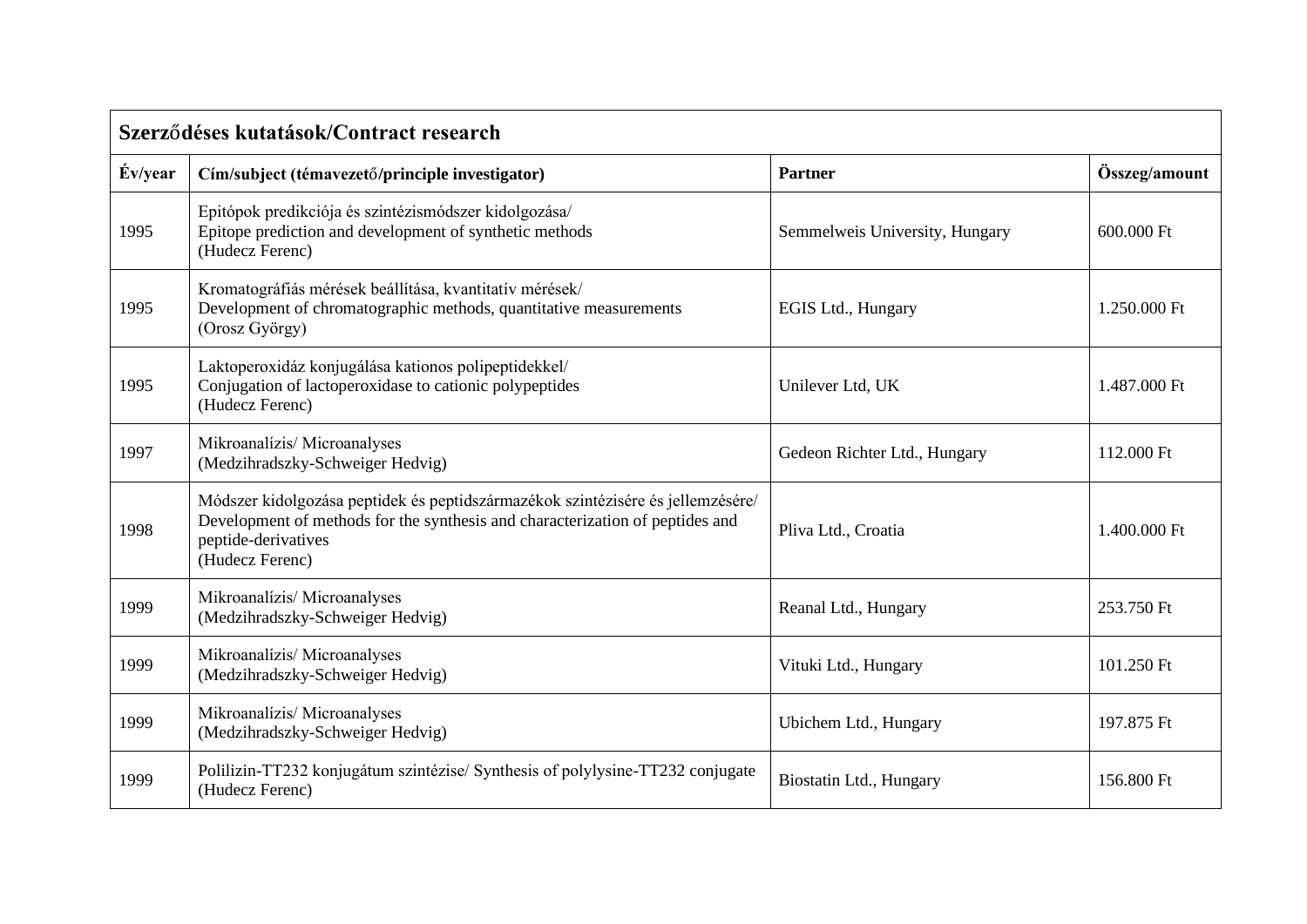| 1999 | Peptid polimerek tervezése és szintézise in vitro és in vivo diagnosztikum<br>előállítása<br>céljából/<br>Design and synthesis of peptide polymers to be used as in vitro and in vivo<br>diagnostics reagents<br>(Hudecz Ferenc) | Veterinary Laboratories Agency, UK | 1.350.000 Ft |
|------|----------------------------------------------------------------------------------------------------------------------------------------------------------------------------------------------------------------------------------|------------------------------------|--------------|
| 2000 | Mintaelőkészítés/ Sample preparation<br>(Hudecz Ferenc)                                                                                                                                                                          | Biorex Ltd., Hungary               | 62.500 Ft    |
| 2000 | Eljárás kidolgozása (S)-2-amino-metilbutándisav szintézisére/<br>Development of method for the synthesis of (S)-2-amino-methylbutanedioic acid<br>(Hudecz Ferenc)                                                                | Reanal Ltd., Hungary               | 280.000 Ft   |
| 2000 | Eljárás kidolgozása (S)-2-amino-metilbutándisav szintézisére/<br>Development of method for the synthesis of (S)-2-amino-methylbutanedioic acid<br>(Hudecz Ferenc)                                                                | Tudós Ltd., Hungary                | 414.400 Ft   |
| 2000 | Mikroanalízis / Microanalyses<br>(Medzihradszky-Schweiger Hedvig)                                                                                                                                                                | Reanal Ltd., Hungary               | 546.250 Ft   |
| 2000 | Mikroanalízis / Microanalyses<br>(Medzihradszky-Schweiger Hedvig)                                                                                                                                                                | Ercom                              | 180.000 Ft   |
| 2000 | Mikroanalízis/Microanalyses<br>(Medzihradszky-Schweiger Hedvig)                                                                                                                                                                  | Ubichem Ltd., Hungary              | 364.375 Ft   |
| 2001 | Módszer kidolgozása peptidek és peptidszármazékok szintézisére és jellemzésére/<br>Development of methods for the synthesis and characterization of peptides and<br>peptide derivatives<br>(Hudecz Ferenc)                       | Pliva Ltd., Croatia                | 3.900.000 Ft |
| 2001 | Mikroanalízis/Microanalyses<br>(Medzihradszky-Schweiger Hedvig)                                                                                                                                                                  | Reanal Ltd., Hungary               | 1.268.125 Ft |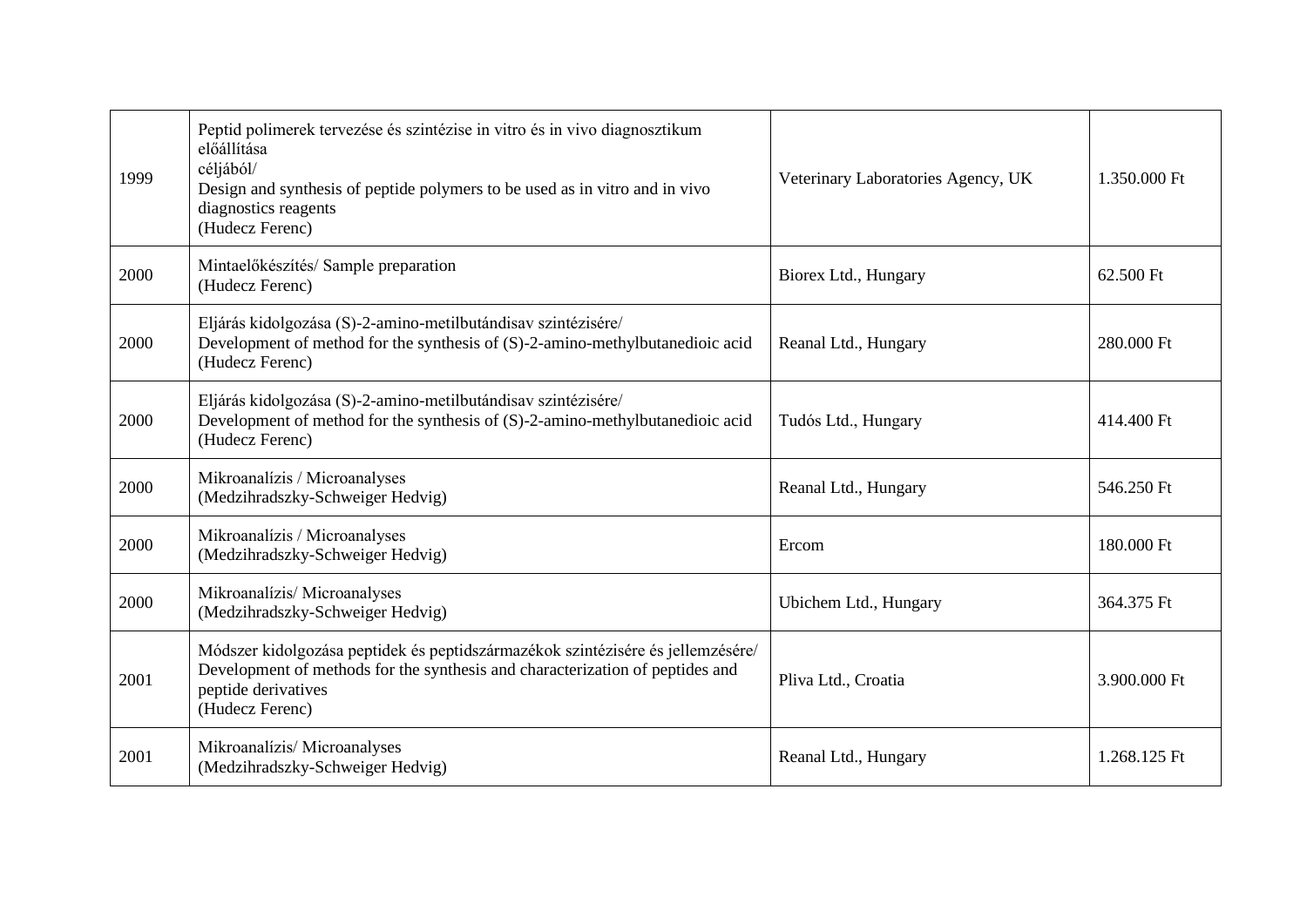| 2001 | Mikroanalízis/Microanalyses<br>(Medzihradszky-Schweiger Hedvig)                                                                                              | Agro-Chemie Ltd., Hungary                                                        | 122.500 Ft   |
|------|--------------------------------------------------------------------------------------------------------------------------------------------------------------|----------------------------------------------------------------------------------|--------------|
| 2001 | Mikroanalízis/Microanalyses<br>(Medzihradszky-Schweiger Hedvig)                                                                                              | Ubichem Ltd., Hungary                                                            | 263.125 Ft   |
| 2001 | C,H,N elemanalizísek/ C,H,N elemental analyses<br>(Medzihradszky-Schweiger Hedvig)                                                                           | Ubichem Ltd., Hungary                                                            | 937.500 Ft   |
| 2002 | Peptidszintézis eljárás kidolgozása/Development of a peptide synthetic method<br>(Hudecz Ferenc)                                                             | Gedeon Richter Ltd., Hungary                                                     | 1.200.000 Ft |
| 2002 | Mikroanalízis/Microanalyses<br>(Medzihradszky-Schweiger Hedvig)                                                                                              | Reanal Ltd., Hungary                                                             | 518.750 Ft   |
| 2002 | Mikroanalízis/Microanalyses<br>(Medzihradszky-Schweiger Hedvig)                                                                                              | Ubichem Ltd., Hungary                                                            | 230.000 Ft   |
| 2003 | Mikroanalízis/Microanalyses<br>(Medzihradszky-Schweiger Hedvig)                                                                                              | Agro-Chemie Ltd., Hungary                                                        | 126.875 Ft   |
| 2003 | Mikroanalízis/Microanalyses<br>(Medzihradszky-Schweiger Hedvig)                                                                                              | Reanal Ltd., Hungary                                                             | 275.625 Ft   |
| 2003 | N. gruberi protein azonosítása szintetikus peptidek felhasználásával/<br>Identification of an N. gruberi protein using synthetic peptides<br>(Hudecz Ferenc) | Diagon Ltd., Hungary                                                             | 4.375.000 Ft |
| 2003 | Sejtletapadást módosító peptidek tervezése és szintézise I./<br>Design and synthesis of cell-adhesion modifying peptides I.<br>(Hudecz Ferenc)               | Institute of Experimental Medicine,<br>Hungarian Academy of Sciences,<br>Hungary | 1.500.000 Ft |
| 2004 | Sejtletapadást módosító peptidek tervezése és szintézise II./<br>Design and synthesis of cell-adhesion modifying peptides II.<br>(Hudecz Ferenc)             | Institute of Experimental Medicine,<br>Hungarian Academy of Sciences,<br>Hungary | 1.500.000 Ft |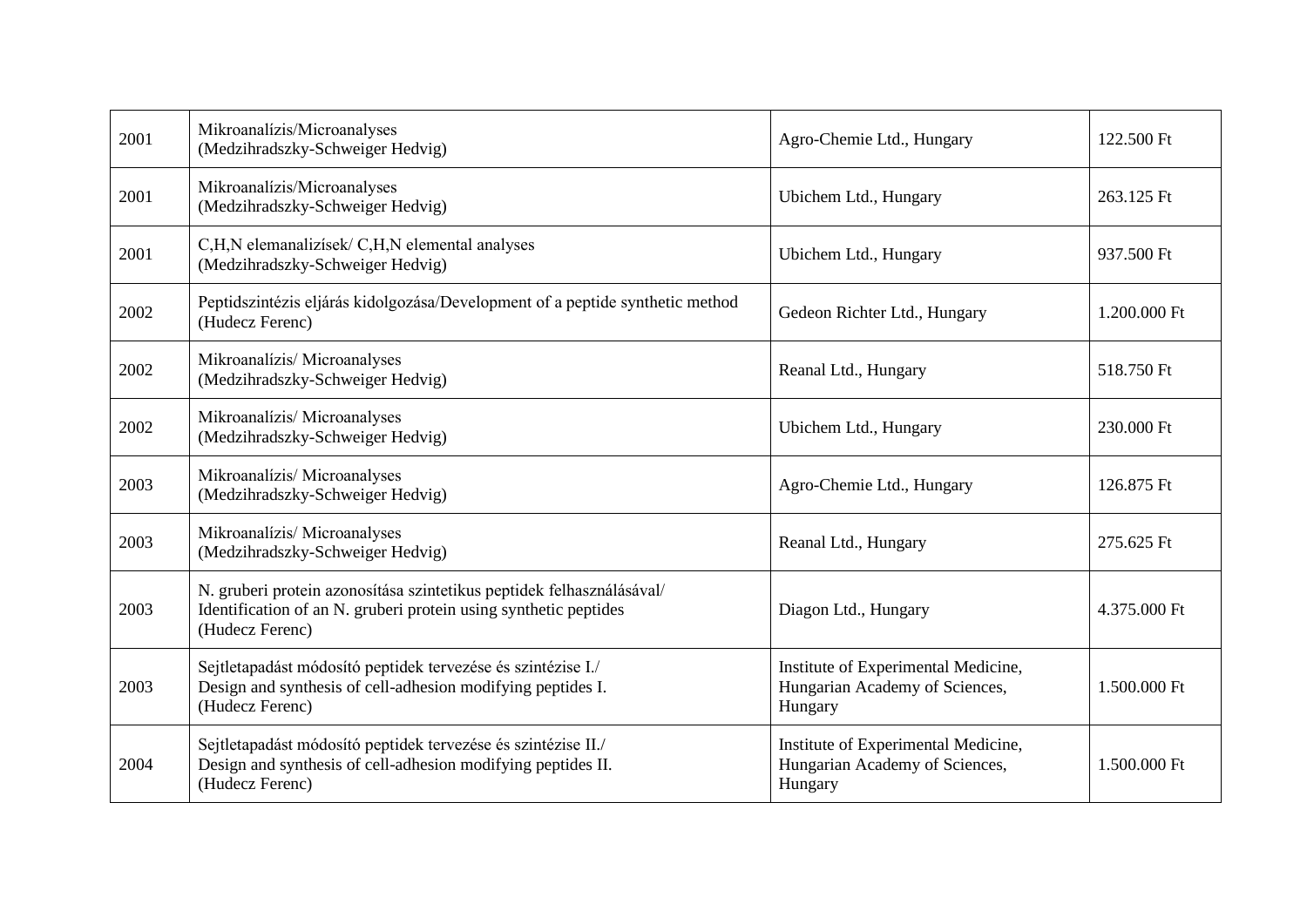| 2004 | Peptidszintézis eljárás kidolgozása/ Development of a peptide synthetic method<br>(Hudecz Ferenc)                                                                                                                                                                                                                         | Gedeon Richter Ltd., Hungary | 1.500.000 Ft  |
|------|---------------------------------------------------------------------------------------------------------------------------------------------------------------------------------------------------------------------------------------------------------------------------------------------------------------------------|------------------------------|---------------|
| 2004 | Multiplex mikrogyöngy mátrix eljárások, kitek fejlesztése és az Elispot technika<br>alkalmazása humán diagnosztikai és állategészségügyi felhasználásra/<br>Multiplex microbead matrix techniques, development of kits, application of<br>Elispot<br>technique in human diagnostics and veterinary use<br>(Hudecz Ferenc) | Soft Flow Ltd., Hungary      | 5.312.500 Ft  |
| 2004 | Mikroanalízis/Microanalyses<br>(Medzihradszky-Schweiger Hedvig)                                                                                                                                                                                                                                                           | Agro-Chemie Ltd., Hungary    | 98.742 Ft     |
| 2004 | Mikroanalízis/Microanalyses<br>(Medzihradszky-Schweiger Hedvig)                                                                                                                                                                                                                                                           | Gedeon Richter Ltd., Hungary | 68.750 Ft     |
| 2005 | Mikroanalízis/Microanalyses<br>(Medzihradszky-Schweiger Hedvig)                                                                                                                                                                                                                                                           | Műsz. mérések 9302/02        | 284.400 Ft    |
| 2005 | Mikroanalízis/Microanalyses<br>(Medzihradszky-Schweiger Hedvig)                                                                                                                                                                                                                                                           | Ubichem Ltd., Hungary        | 180.000 Ft    |
| 2006 | Mikroanalízis/Microanalyses<br>(Medzihradszky-Schweiger Hedvig)                                                                                                                                                                                                                                                           | Önköltséges szolg.           | 191.765 Ft    |
| 2007 | Mikroanalízis/Microanalyses<br>(Medzihradszky-Schweiger Hedvig)                                                                                                                                                                                                                                                           | Gedeon Richter Ltd., Hungary | 180.000 Ft    |
| 2007 | PEGilált fehérje hatóanyag előállítására alkalmas, reprodukálható eljárás<br>kidolgozása/ Developing a reproducible protocol for the synthesis of PEGylated<br>protein drug<br>(Uray Katalin)                                                                                                                             | Gedeon Richter Ltd., Hungary | 14.400.000 Ft |